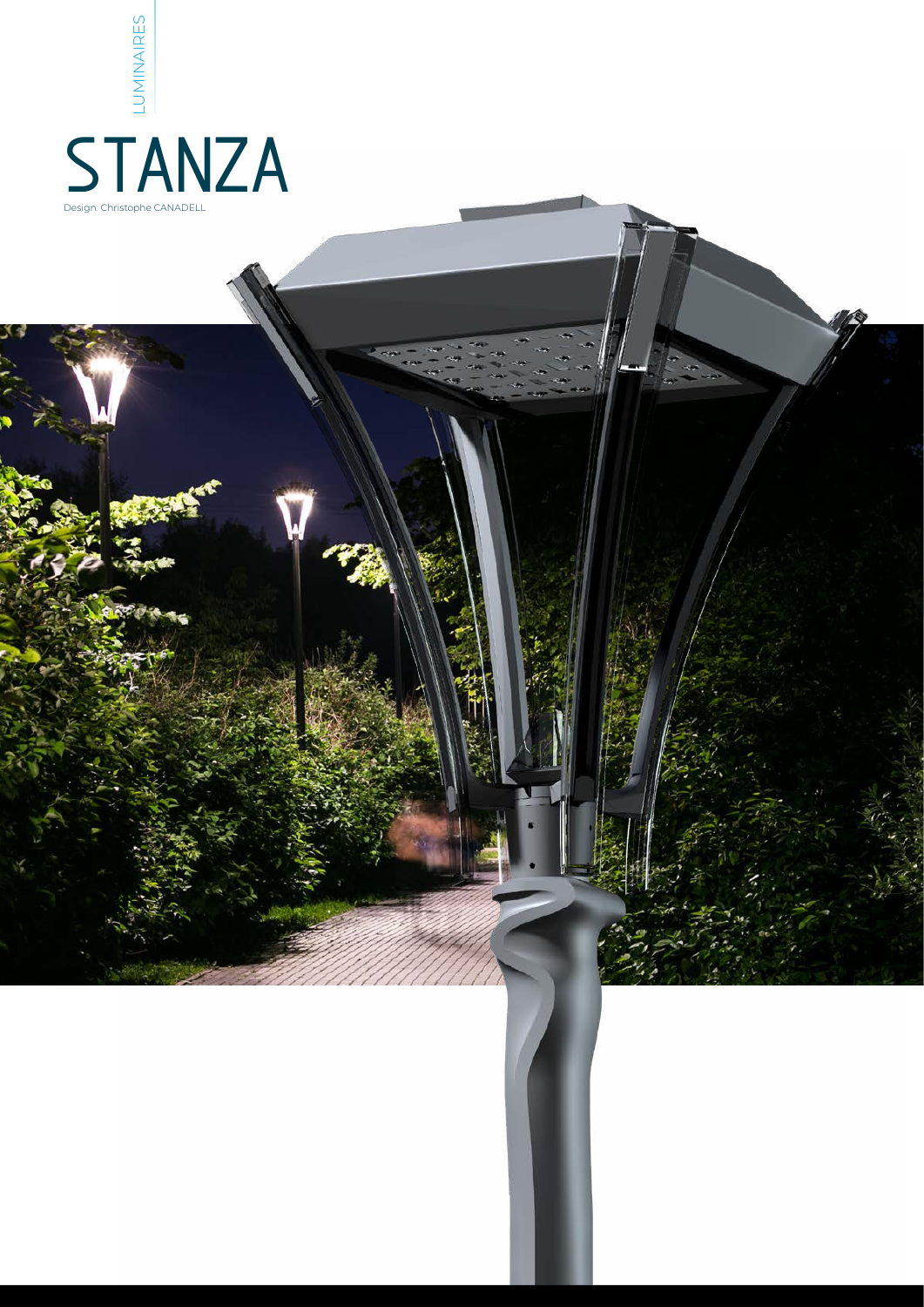

ECLATEC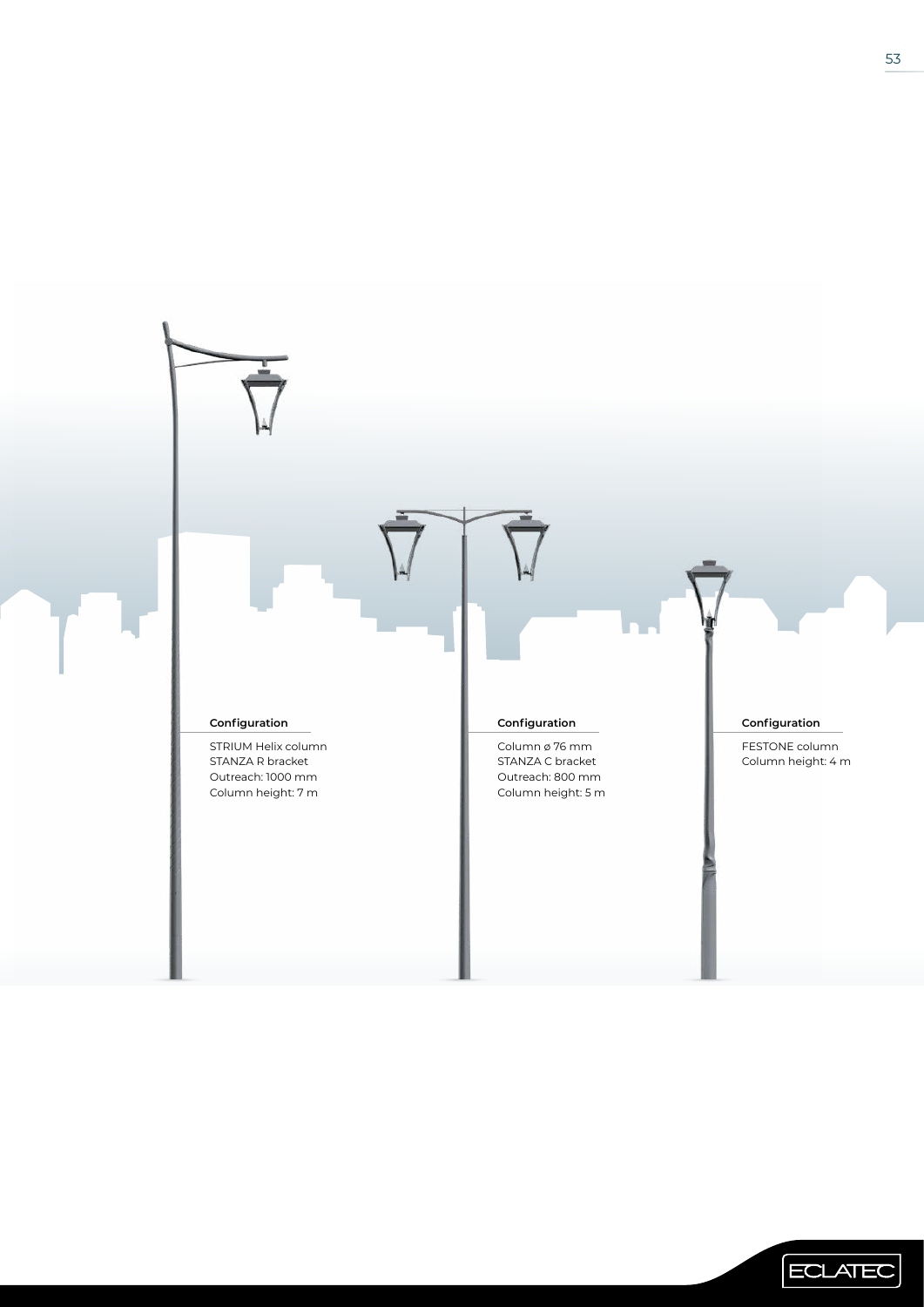# LUMINAIRES **STANZA** Design: Christophe CANADELL



Post top with aluminium frame



## **DIMENSIONS**

Post top with aluminium frame



Suspended with polycarbonate cross brace





Suspended with